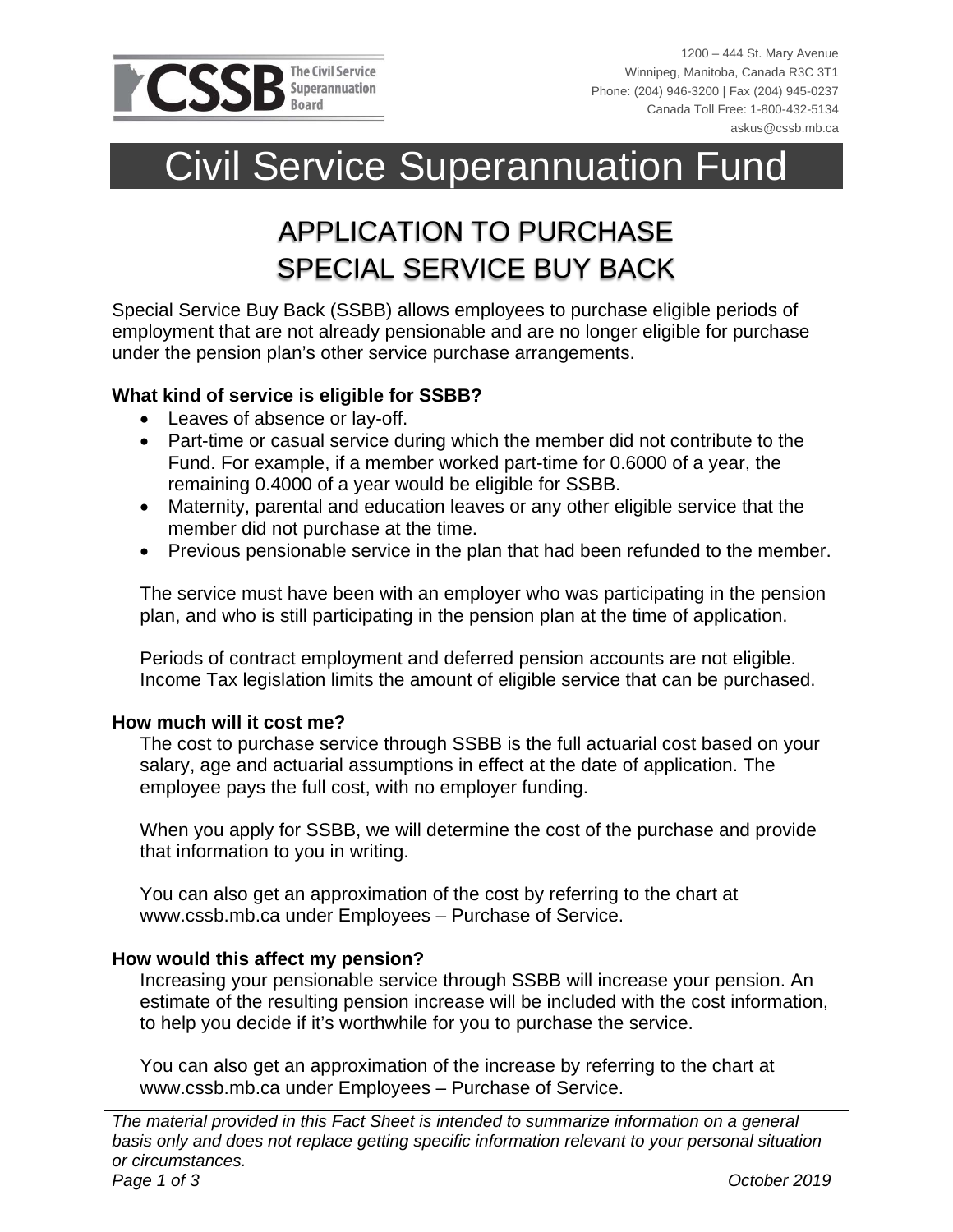#### **The Civil Service Superannuation Fund CSSB Application to Purchase Special Service Buy Back**

#### **When and how can I apply?**

You may apply for SSBB at any time prior to ceasing employment by completing the attached application form and submitting it to the Board office.

#### **How long will it take to process my application?**

Typical processing time is between 8-10 weeks but may take longer if we require information from your employer. Cost information will be mailed to your home address, or sent electronically to your Document Centre if you are registered for online services.

#### **Is it mandatory to contribute for this service once I've applied?**

No. Once we provide you with information on the cost of the purchase, you can decide whether you want to proceed with the purchase, and whether to pay for all or only a portion of the service buyback. You can reapply to purchase any remaining eligible service any time before ceasing employment.

#### **How can I pay for the SSBB?**

You can pay for the buyback through one or more of the following methods:

- Lump sum payment (personal cheque)
- Transfer from your Registered Retirement Savings Plan (RRSP) or a Manitoba Locked-In Retirement Account (LIRA)
- Bi-weekly installments:
	- o The minimum bi-weekly payment is the greater of 4% of bi-weekly earnings or the amount necessary to purchase this service over a maximum of 10 years
	- $\circ$  You can apply lump sum amounts to bi-weekly instalments and pay down the principal earlier.
	- o You can cancel the bi-weekly payment arrangement at any time.

#### **Are there tax implications?**

Purchasing service for employment after 1989 creates a Past Service Pension Adjustment (PSPA), which will reduce your RRSP room. As a result, approval from Canada Revenue Agency (CRA) is required for these purchases. Qualifying transfers from an RRSP or Manitoba LIRA can reduce this PSPA.

Lump sum and bi-weekly amounts paid to purchase service may be tax deductible.

Questions regarding tax implications should be directed to CRA at 1-800-959-8281.

#### **Questions?**

The Board's staff is available to provide information and answer questions about the plan and your entitlements. The Board's staff can be contacted by:

E-mail: askus@cssb.mb.ca Web Page: www.cssb.mb.ca

Fax: 204-945-0237

Phone: 204-946-3200 or Toll Free (Canada): 1-800-432-5134

*The material provided in this Fact Sheet is intended to summarize information on a general basis only and does not replace getting specific information relevant to your personal situation or circumstances.*  Page 2 of 3 October 2019